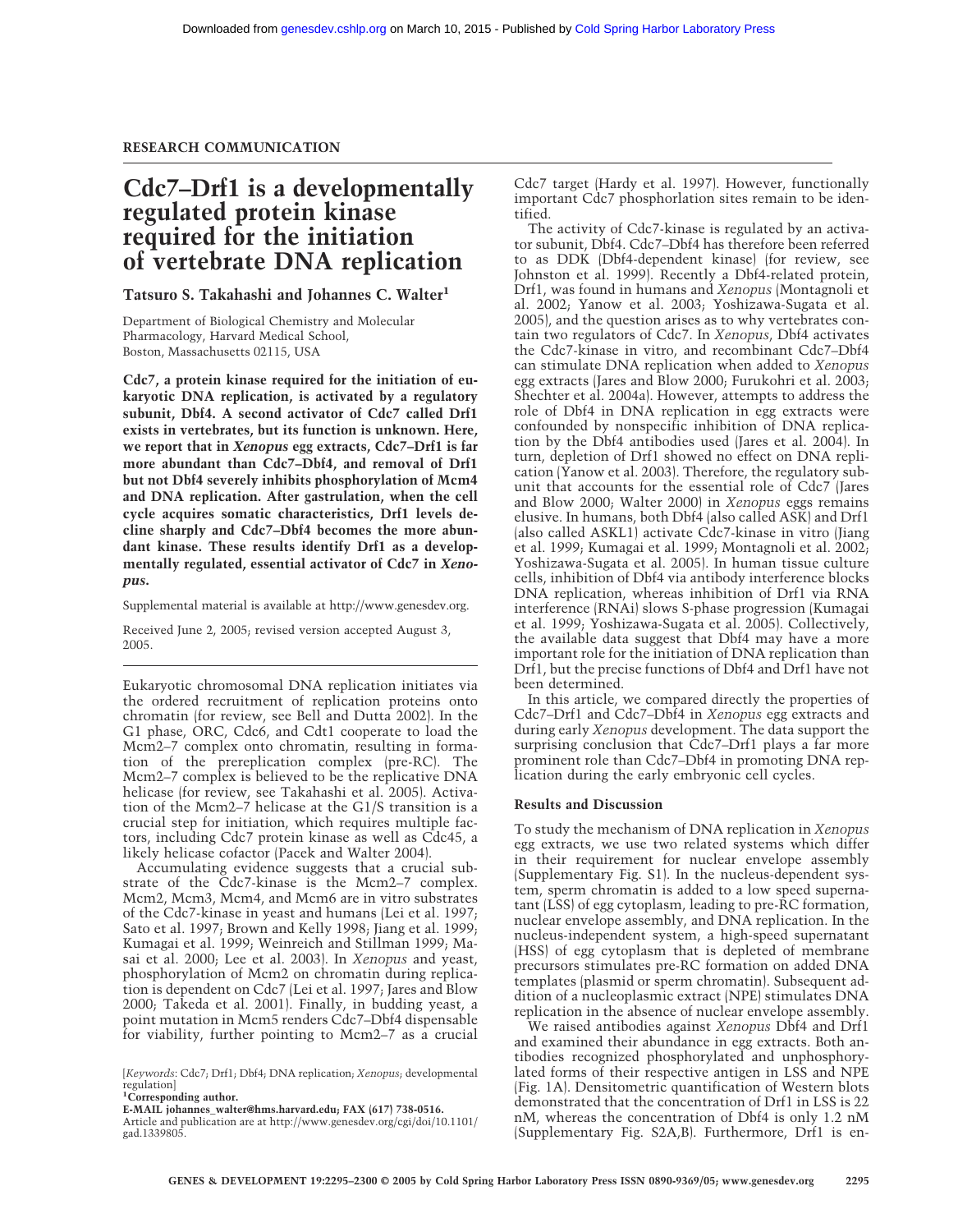**Takahashi and Walter**



**Figure 1.** Cdc7–Drf1 is far more abundant than Cdc7–Dbf4 in *Xenopus* egg extracts. (*A*) Characterization of anti-Drf1 and Dbf4 antibodies: 0.2 µL LSS (lane 1), 0.2 µL  $\lambda$ -protein phosphatase-treated LSS (lane  $2$ ), 0.04 µL NPE (lane  $3$ ), and 0.04 µL  $\lambda$ -protein phosphatase-treated NPE (lane *4*) were separated by SDS-PAGE and probed with anti-Drf1 (*top* panel) or Dbf4 (*bottom* panel) antibodies alongside 500 pg of recombinant Drf1 (6xHis and StrepII-tagged) (lane *5*, *top* panel) or 20 pg recombinant Dbf4 (6xHis-tagged) (lane *5*, *bottom* panel). Asterisks indicate cross-reacting bands. (*B*,*C*) Cdc7 complexes were immunoprecipitated from LSS by control (lane *1*), anti-Cdc7 (lane *2*), anti-Dbf4 (lane *3*), or anti-Drf1 (lane 4) antibodies, and the supernatant (*B*) and immunoprecipitate (*C*) fractions were probed with antibodies against Drf1 (*top* panels), Dbf4 (*middle* panels), and Cdc7 (*bottom* panels). Cross-reacting bands (\*) serve as loading controls. In *B* and later figures involving Dbf4 blotting of LSS, extracts were treated with phosphatase due to a cross-reacting band migrating with phosphorylated Dbf4.

riched ∼12-fold in NPE relative to LSS, whereas Dbf4 is enriched only threefold (Supplementary Fig. S2C). Consistent with this different degree of nuclear enrichment, the concentrations of Drf1 and Dbf4 in NPE were estimated as 260 and 3.6 nM, respectively (Supplementary Fig. S2B). Thus, Drf1 is ∼18-fold more abundant in LSS and ∼70-fold more abundant in NPE than Dbf4 (results summarized in Supplementary Table S1).

We next examined the relative abundance of Cdc7– Dbf4 and Cdc7–Drf1 complexes in egg extracts using reciprocal immunoprecipitation (IP). IP of Cdc7 removed all detectable Drf1 and Dbf4 from extracts, showing that all the Drf1 and Dbf4 associate with Cdc7 (Fig. 1B,C, lane 2). Conversely, IP of Dbf4 coprecipitated only a small amount of Cdc7 (Fig. 1B,C, lane 3), whereas IP of Drf1 removed ∼70% of Cdc7 from LSS (Fig. 1B,C, lane 4). Therefore, the majority of Cdc7 is in a complex with Drf1. The data indicate that the concentration of Cdc7– Drf1 and Cdc7–Dbf4 are essentially the same as that of each regulatory subunit, 22 nM and 1.2 nM, respectively. About 30% of Cdc7 remained in the supernatant after Dbf4-Drf1 double depletion, indicating that 30% of Cdc7 (∼9 nM) binds neither Drf1 nor Dbf4 in LSS (see Fig. 4D, below). We obtained essentially the same results in NPE, except that the ratio was further biased in favor of Cdc7– Drf1 (Supplementary Fig. S3). In summary, Cdc7–Drf1 is by far the predominant form of DDK in *Xenopus* egg extracts, especially in nuclei, where DNA replication takes place.

Due to its high abundance, we revisited the role of Cdc7–Drf1 in DNA replication. As shown in Figure 2, depletion of Drf1 reduced the initial rate of DNA replication approximately sevenfold compared with the mock depletion. Addition of recombinant Cdc7–Drf1 (rCdc7–Drf1) to the depleted extract at 40 nM final concentration restored replication to nearly control levels (Fig. 2, filled circles), whereas rCdc7–Drf1 did not significantly enhance DNA replication of the mock-depleted extract (Fig. 2, open circles). Furthermore, we found that recombinant Drf1 alone could rescue DNA replication in Drf1-depleted LSS (Supplementary Fig. S4). This result is consistent with data presented in Figure 1, which indicate that a significant fraction of Cdc7 (30% in LSS) is not bound to any known regulatory subunits. Our data show that Cdc7–Drf1 is specifically required for efficient DNA replication in *Xenopus* egg extracts. Previous attempts to functionally deplete Drf1 from LSS (Yanow et al. 2003) were likely unsuccessful due to the high concentration of this protein present in the extract.

Previous results showed that immunodepletion of Cdc7 impairs replication initiation, since origin unwinding, chromatin loading of Cdc45, and Mcm2 phosphorylation are reduced (Jares and Blow 2000; Walter 2000). To determine whether Drf1 is required for replication initiation, we performed an origin unwinding assay in the nucleus-free replication system (Walter and Newport 2000). Thus, when DNA replication is initiated on a circular plasmid in the presence of the DNA polymerase inhibitor aphidicolin, an Mcm2–7-dependent helicase is uncoupled from the replication fork and a highly unwound form of the plasmid called U-form DNA is generated (Pacek and Walter 2004; Shechter et al. 2004b). While mock-depleted HSS and NPE supported hyper-unwinding, extracts depleted of Drf1 did not (Fig. 3A, cf. lanes 3–5 and 9–11). The complete absence of U-form DNA is consistent with the fact that Drf1 depletion completely blocked replication in NPE (data not show). Importantly, rCdc7–Drf1 restored generation of U-form DNA (Fig. 3A, lanes 12–14). These data indicate that Cdc7–Drf1 is required for activation of the replicative DNA helicase.

We next asked whether Cdc7–Drf1 is required for chromatin loading of Cdc45. Compared with the mockdepleted control, Drf1 depletion significantly impaired Cdc45 loading onto sperm chromatin in LSS, and rCdc7–



**Figure 2.** Drf1 is required for DNA replication. Sperm chromatin was incubated in mock-depleted LSS supplemented with buffer (open squares) or 40 nM rCdc7–Drf1 (open circles), or Drf1-depleted LSS supplemented with buffer (filled squares) or 40 nM rCdc7–Drf1 (filled circles).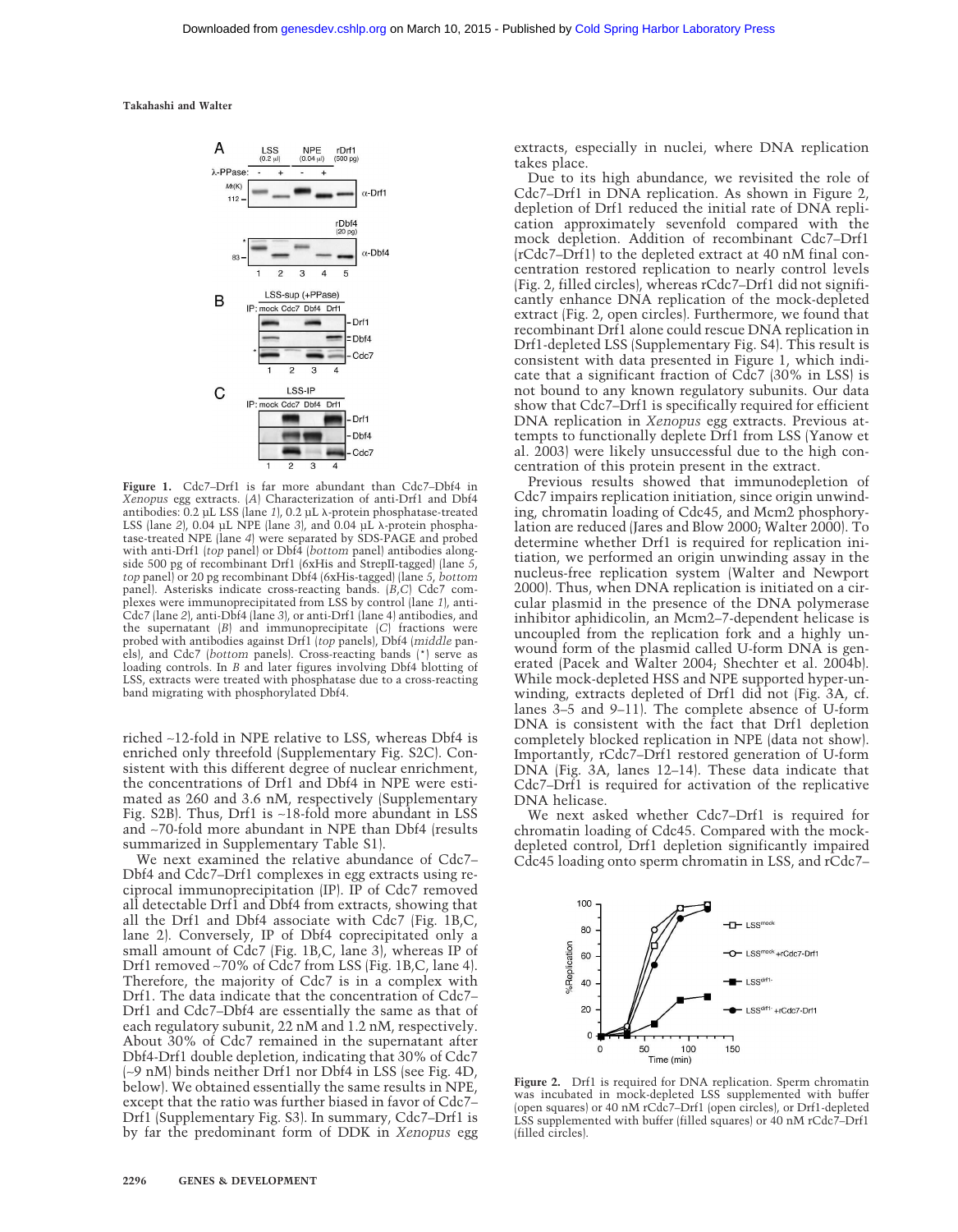#### **Drf1 is essential for DNA replication**



**Figure 3.** Cdc7–Drf1 is required for initiation of DNA replication. (*A*) Drf1 is required for origin unwinding. pBluescriptII was incubated in mock-depleted (lane *1*) or Drf1-depleted (lane *2*) HSS at 40 ng/µL concentration for 30 min and isolated, or further incubated in mock-depleted (lanes *3*–*8*) or Drf1-depleted (lanes *9*–*14*) NPE containing 50 µg/mL aphidicolin and buffer (lanes *3*–*5*,*9*–*11*) or 500 nM rCdc7–Drf1 (lanes *6*–*8*,*12*–*14*). At the indicated times, the plasmid topology was analyzed by agarose gel electrophoresis in the presence of 1.8 µM chloroquine. (*B*) Requirement of Drf1 for Mcm4 phosphorylation and Cdc45 loading. Sperm chromatin was incubated in mock-depleted (lanes *1*–*4*) or Drf1-depleted (lanes *5*–*8*) LSS containing buffer (lanes *1*,*2*,*5*,*6*) or 50 nM rCdc7–Drf1 (lanes *3*,*4*,*7*,*8*) and recovered through a sucrose cushion at the indicated time points. Bound proteins were eluted and analyzed by Western blotting using the indicated antibodies. (\*) Cross-reacting band.

Drf1 reversed the loading defect (Fig. 3B, panel I). Mcm7 and Orc2 served as loading controls (Fig. 3B, panels VIII,IX). These data are consistent with a previous report in which Drf1 depletion caused reduction of Cdc45 loading, even though no inhibition of DNA replication was observed (Yanow et al. 2003).

A highly phosphorylated form of Mcm4 has been described and shown to accumulate on chromatin at the G1/S transition in *Xenopus* egg extracts independently of Cdk2 activity (Pereverzeva et al. 2000). Since purified Cdc7 can phosphorylate yeast and human Mcm4 proteins (Lei et al. 1997; Weinreich and Stillman 1999; Masai et al. 2000; Lee et al. 2003), we speculated that Mcm4 hyperphosphorylation in *Xenopus* egg extracts is Cdc7– Drf1 dependent. We first confirmed previous results (Pereverzeva et al. 2000) that the slower migrating forms of Mcm4 are due to phosphorylation (Supplementary Fig. S5A, lanes 2,4). Figure 3B shows that the appearance of hyperphosphorylated Mcm4 was greatly reduced by Drf1 depletion, and the effect was reversed by rCdc7–Drf1 (panel II, lanes 5–8). Moreover, addition of rCdc7–Drf1 to the mock-depleted extract enhanced Mcm4 phosphorylation, further suggesting that Cdc7–Drf1 is involved in Mcm4 phosphorylation (Fig. 3B, panel II, lanes 3,4). Finally, we show that Mcm4 phosphorylation correlates closely with Cdc7–Drf1 chromatin loading, and that it immediately precedes Cdc45 recruitment (Supplementary Fig. S5B). The results are consistent with the idea that Cdc7–Drf1-dependent phosphorylation of Mcm4 is an important step in Cdc45 recruitment to chromatin.

As shown previously (Yanow et al. 2003), Drf1 depletion also inhibited chromatin association of Cdc7 (Fig. 3B, panels III,V, lanes 5,6). However, chromatin association of Dbf4 was unaffected by Drf1 depletion, indicating that chromatin binding of Cdc7–Dbf4 is independent of Cdc7–Drf1 (Fig. 3B, panel IV, cf. lanes 1,2 and 5,6). Consistent with this, we detected weak binding of Cdc7 but not Drf1 in a longer exposure of the same membrane (Fig. 3B, panels VI,VII), and this residual Cdc7 binding was Dbf4 dependent, since it was absent in extracts depleted of Drf1 and Dbf4 (data not shown).

We next addressed whether Cdc7–Dbf4 is required for DNA replication in *Xenopus* egg extracts. Our Dbf4 antibodies removed at least 99% of Dbf4 from LSS (Fig. 4A), reducing the Dbf4 concentration to at most ∼12 pM. However, there was no significant effect on DNA replication (Fig. 4B), Mcm4 phosphorylation (Fig. 4C), or the chromatin loading of Cdc45, Drf1, or Cdc7 (Fig. 4C). Assuming that replication initiation occurs approximately every 10 kb on sperm chromatin  $(3 \times 10^9 \text{ bp})$ , in our experimental conditions (3000 sperm/µL), there are  $9 \times 10^8$ origins per microliter extract. At a concentration of 12 pM, there is only one Cdc7–Dbf4 complex available for approximately every 125 origins that are normally activated. The effective concentration of Cdc7–Dbf4 is probably even lower, since only ∼10% of Dbf4 normally localizes to nuclei (see Supplementary Table S1). Since it is unlikely that a single Cdc7–Dbf4 complex could rapidly activate  $\geq 100$  origins, the data suggest that Cdc7–Dbf4 is not normally required for DNA replication in *Xenopus* egg extracts.

To test whether Dbf4 might account for the residual DNA replication observed in Drf1-depleted extracts, we depleted Drf1 and Dbf4 simultaneously and compared replication with Drf1-depleted extracts. Western blotting showed that all detectable Dbf4 and Drf1 were removed by the double depletion (Fig. 4D). As shown above, Drf1 depletion significantly reduced DNA replication (Fig. 4E, filled squares), but codepletion of Dbf4 caused no further decrease (Fig. 4E, filled triangles), suggesting that the residual replication activity seen in Drf1-depleted extracts is not due to Dbf4. It is possible that the remaining DNA replication seen in Drf1/Dbf4 depleted extracts is due to a third Cdc7 regulatory subunit that remains to be identified, or to a low level of Cdc7-independent origin firing. Interestingly, as is the case for Drf1, depletion of Cdc7 resulted in extracts that supported residual DNA replication (data not shown). However, as for Drf1 depletion, we are unable to determine whether this residual replication is due to trace amounts of Cdc7 remaining in the extract, or due to a low level of Cdc7-independent origin firing.

Since Dbf4 depletion had no effect on DNA replication in any context, the question arose whether *Xenopus* Cdc7–Dbf4 has the capacity to stimulate DNA replication. Previous results showed that addition of Cdc7– Dbf4 to mock-depleted or Cdc7-depleted egg extracts could boost DNA replication (Jares et al. 2004; Shechter et al. 2004a). Consistent with this, Figure 4F shows that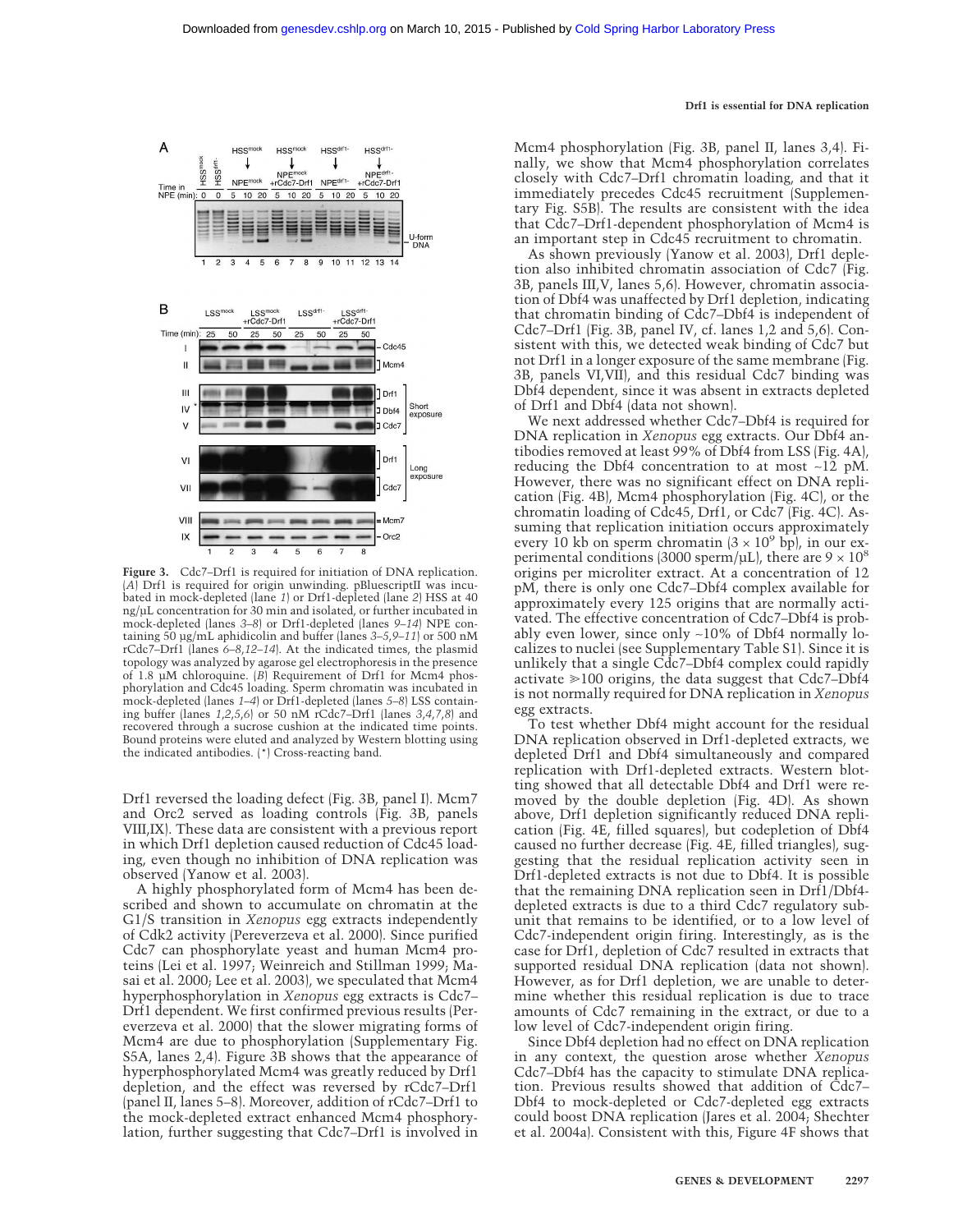**Takahashi and Walter**



**Figure 4.** Dbf4 is not required for DNA replication in *Xenopus* egg extracts. (*A*) The indicated amounts of mock-depleted (lanes *1*–*6*) or Dbf4-depleted (lanes *7*,*8*) LSS treated with  $\lambda$ -protein phosphatase were separated on SDS-PAGE and probed with anti-Dbf4 antibody; 100% = 1 µL. Cross-reacting bands (\*) serve as loading controls. (*B*) Replication efficiency in the mock-depleted (open squares) or Dbf4 depleted (filled squares) LSS shown in *A*. (*C*) Sperm chromatin was incubated in mock-depleted (lane *1*) or Dbf4-depleted (lane *2*) LSS in the presence of 50 µg/mL aphidicolin and isolated after 45 min. Western blotting for the indicated proteins is presented. (\*) Cross-reacting band. In *D*, 0.2 µL each of mock-depleted (lane *1*), Drf1-depleted (lane 2), or Drf1/Dbf4-depleted (lane 3) LSS was treated with λ-protein phosphatase, separated by SDS-PAGE, and probed for the indicated proteins. (\*) Cross-reacting band. (*E*) Replication efficiency in mock-depleted (open squares), Drf1-depleted (filled squares), and Drf1- and Dbf4-depleted (filled triangles) LSS shown in *D*. (*F*) Replication efficiency in LSS that was mock-depleted (open squares), Drf1-depleted (filled squares), mock-depleted and supplemented with 1 µM recombinant Cdc7–Dbf4 (open circles), and Drf1-depleted and supplemented with 1 µM recombinant Cdc7–Dbf4 (filled circles).

the defect in DNA replication caused by Drf1 depletion was completely reversed by recombinant Cdc7–Dbf4 complex. Therefore, while Cdc7–Dbf4 has the ability to promote DNA replication, endogenous Cdc7–Dbf4 in *Xenopus* egg extracts does not appear to contribute to DNA replication, probably due to its very low concentration, and possibly due to inefficient nuclear transport (Supplementary Table S1) and/or chromatin binding (Fig. 3B).

To extend the comparison between Dbf4 and Drf1, we examined how they are recruited to chromatin. Like Drf1 (Yanow et al. 2003), and in contrast to previous reports (Furukohri et al. 2003; Jares et al. 2004), Dbf4 bound to chromatin in a manner that was pre-RC-dependent (Supplementary Fig. S6). Moreover, like Dbf4 (Jares et al. 2004), Drf1 was essential to recruit Cdc7 to chromatin (Supplementary Fig. S7). Therefore, both Drf1 and Dbf4 not only function as Cdc7 activating proteins, but also recruit Cdc7 to its likely site of action, the pre-RC.

Our data indicate that in *Xenopus* egg extracts, Cdc7– Drf1 is critical for DNA replication while Cdc7–Dbf4 is dispensable, yet antibody injection experiments suggest

that Dbf4 is essential for DNA replication in somatic cells (Kumagai et al. 1999). One way to reconcile these findings would be if the contributions to DNA replication of Drf1 and Dbf4 were developmentally regulated, being inverted between embryonic and somatic cells. To test this possibility, we asked whether levels of Cdc7– Drf1 and Cdc7–Dbf4 change during development.

Upon fertilization, *Xenopus* eggs undergo 12 rapid, ∼25-min cell divisions which lack gap phases. Following the 12th division, at a time known as the mid-blastula transition (MBT), the cell cycle is extended and becomes asynchronous, and zygotic transcription starts (Newport and Kirschner 1982a,b). Three divisions after the MBT, at the early-gastrula transition (EGT), maternal mRNAs are degraded and zygotic transcription assumes control of the cell cycle (Newport and Dasso 1989; Howe et al. 1995). As a result, the cell cycle is dramatically expanded and it takes on somatic characteristics.

To examine Cdc7–Drf1 and Cdc7–Dbf4 levels during development, we fertilized eggs in vitro. Embryos were collected at the indicated time points and staged (Nieuwkoop and Faber 1967), and Cdc7 was immunoprecipitated. Cdc7 recovery was similar at all developmental stages (Fig. 5A). Cdc7, Drf1, and Dbf4 were all hypermodified in meiotically arrested eggs (Fig. 5A, lane 1). Intriguingly, Cdc7-associated Drf1 levels began to drop just before the onset of gastrulation (stage 9), when the cell cycle becomes somatic in nature, and they became undetectable at the neurula stage (stage 20). Conversely, levels of Dbf4 associated with Cdc7 gradually went up during the first 12 h of development, and they further increased significantly between 12 and 24 h, during which time all detectable Cdc7–Drf1 disappeared.

For a more quantitative comparison of Cdc7– Dbf4 and Cdc7–Drf1 levels during development, we performed reciprocal IPs using Cdc7, Dbf4, and Drf1 antibodies at stages 3 and 11. As seen above, IP of Cdc7 at stage 3 coprecipitated significant amounts of Drf1 (Fig. 5B, lane 2). Conversely, IP of Drf1 precipitated most of the Cdc7, as seen by comparison with the amount of Cdc7 recovered in the Cdc7-IP (Fig. 5B, cf. lanes 4 and 2). In contrast, IP of Dbf4 precipitated only a small amount of Cdc7 at this stage (Fig. 5B, lane 3). Therefore, Cdc7–Drf1 is still the predominant DDK at stage 3. At stage 11, IP of Cdc7 coprecipitated far less Drf1 and a significantly greater amount of Dbf4 than at stage 3 (Fig. 5B, cf. lanes 6 and 2). Moreover, at this stage, Dbf4 coprecipitated slightly more Cdc7 than did Drf1, indicating that the concentration of Cdc7–Dbf4 is now greater than Cdc7–Drf1 (Fig. 5B, lanes 7,8). Western blotting of the total extracts revealed that the IPs removed the vast majority of each target protein, and that the total level of Drf1 severely decreased, while that of Dbf4 significantly increased between stage 3 and stage 11 (Supplementary Fig. S8). Together, these results argue that the ratio of Cdc7–Drf1 and Cdc7–Dbf4 undergoes a reversal after gastrulation.

In summary, our data indicate that Cdc7–Drf1 plays an essential role in DNA replication in the early embryonic cell cycles. Given the ability of Drf1 to support DNA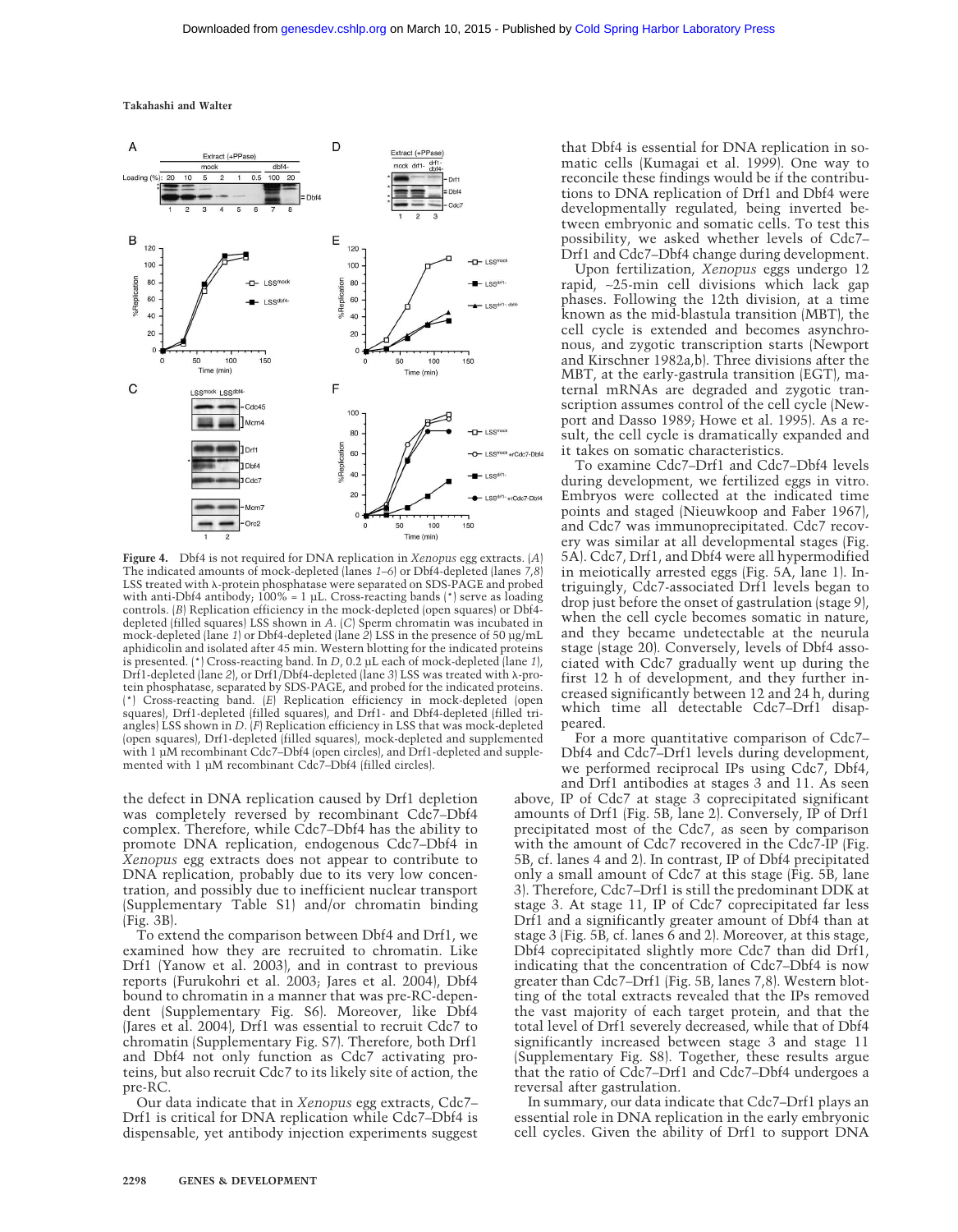#### **Drf1 is essential for DNA replication**



**Figure 5.** Developmental regulation of Drf1 and Dbf4. (*A*) Unfertilized *Xenopus* eggs (lane *1*) or in vitro fertilized *Xenopus* embryos (lanes *2*–*13*) were isolated at the indicated time points and staged according to Nieuwkoop and Faber (1967). Cdc7 complexes were immunoprecipitated from embryo lysates with anti-Cdc7 antibody and probed for Drf1 (*top* and second panels), Dbf4 (third and fouth panels), and Cdc7 (*bottom* panel). (*B*) Stage 3 in vitro fertilized *Xenopus* embryos (lanes *1*–*4*) or stage 11 embryos (lanes *5*–*8*) were collected and used for immunoprecipitation with control (lanes *1*,*5*), anti-Cdc7 (lanes *2*,*6*), anti-Dbf4 (lanes *3*,*7*), and anti-Drf1 (lanes *4*,*8*) antibodies. Western blotting for the indicated proteins is presented. An asterisk shows the IgG heavy chain, which reacts with the secondary antibody.

replication, we propose that DDK stand for "Dbf4- and Drf1-dependent protein kinase." The regulatory subunits of Cdc7 appear to provide at least two functions: activation of Cdc7 kinase and localization of Cdc7 to the pre-RC, where the substrate of Cdc7 presumably resides. Our results identify Mcm4 as an excellent potential substrate for Cdc7–Drf1 during replication in *Xenopus* egg extracts, since Mcm4 hyperphosphorylation is Cdc7– Drf1 dependent, and it coincides with the chromatin loading of Cdc7–Drf1. Moreover, Mcm4 hyperphosphorylation immediately precedes Cdc45 loading (Supplementary Fig. S5B). Thus, phosphorylation of Mcm4 by Cdc7–Drf1 could explain the requirement for Cdc7–Drf1 in Cdc45 loading. A rigorous test of this model must await identification and mutation of Cdc7– Drf1 phosphorylation sites within Mcm4.

Our data raise the question of which DDK complex is required for DNA replication in somatic cells. The rise in Cdc7–Dbf4 abundance after gastrulation suggests that this kinase might predominate in somatic cells. However, no quantitative comparisons of Dbf4 and Drf1 expression levels have been reported in specific primary tissues, and in the absence of genetic experiments, it is unclear which DDK stimulates DNA replication after early development. In transformed human tissue culture cells, Dbf4 and Drf1 are much more highly expressed than in most primary tissues (Kumagai et al. 1999; Montagnoli et al. 2002), and in HeLa cells, antibody injection experiments indicate that Dbf4 is essential for DNA replication (Kumagai et al. 1999). When Drf1 expression is knocked down by RNAi in U2OS cells, there is a detectable slowing of progression through S phase, consistent with our data that Drf1 can function in DNA replication (Yoshizawa-Sugata et al. 2005). Although the lack of a more dramatic effect may be due to the relatively inefficient Drf1 knockdown, another interpretation is that Dbf4 is the more important regulatory subunit in transformed cells. Clearly, further work is needed to assess the relative roles of the two DDKs in primary and transformed somatic cells.

Our work and previous data suggest that Cdc7–Drf1 and Cdc7–Dbf4 share key characteristics: Both complexes can stimulate DNA replication (Figs. 2, 4F; Jares et al. 2004; Shechter et al. 2004a), both are recruited to pre-RCs via their regulatory subunits (Supplementary Figs. S6, S7; Jares et al. 2004), and both are able to phosphorylate Mcm2 in vitro (Furukohri et al. 2003; Yanow et al. 2003). Moreover, the fact that rCdc7–Dbf4 completely rescued replication in a Drf1-depleted extract suggests that Cdc7–Drf1 is not uniquely capable of driving a rapid embryonic S phase. Why then did Drf1 evolve? One possible difference between the two regulators might involve their response to checkpoints. Etoposide, a topoisomerase II inhibitor, arrests replication initiation and induces dissociation of Dbf4, but not Drf1, from Cdc7 (Costanzo et al. 2003; Yanow et al. 2003). These data suggest that Cdc7–Drf1 is resistant to inhibition by certain cell cycle checkpoints, a property that might be important to establish rapid embryonic cell cycles that are refractory to arrest. An alternative hypothesis is that the two DDKs have evolved to deal with different forms of chromatin structure. Cdc7–Drf1 might be designed to facilitate efficient initiation from the open, nontranscribed chromatin present in the embryo, while Cdc7–Dbf4 may be better suited for the highly compacted chromatin seen in somatic cells.

## **Materials and methods**

#### *Extracts, DNA replication, and chromatin binding*

Extract preparation, replication assays, and chromatin-binding assays in the nucleus-free replication system were carried out as described (Walter et al. 1998; Walter and Newport 2000). Sperm nuclei were incubated in HSS at 10,000/µL in all experiments. In LSS (Blow 1993), sperm nuclei were incubated at 3000/µL in all experiments, and chromatin isolation and replication were carried out as described previously (Takahashi et al. 2004). The amount of DNA synthesis was calculated using the method described by Blow and Laskey (1986), which takes into account the concentration of endogenous dNTPs. Endogenous dNTP concentration was measured for each fresh extract, and for immunodepleted extracts, this number was multiplied by 0.8, the experimentally determined dilution factor that results from the immunodepletion procedure. For phosphatase treament, 1 µL of extract was incubated with 400 U of  $\lambda$ -protein phosphatase (New England Biolabs) in 10  $\mu$ L of  $\lambda$ -phosphatase buffer (New England Biolabs) containing 2 mM MnCl<sub>2</sub> at 30°C for 30 min. Other experimental procedures are described in the Supplemental Material.

### **Acknowledgments**

We thank William G. Dunphy for the Drf1 cDNA, John Newport for Mcm4 antiserum, Vladimir Joukov for a *Xenopus* cDNA library, and Yasuko Onuma for technical advice on developmental experiments. Thanks to Emily Arias, Markus Raschle, Gernot Walter, Matt Michael, and Elaine Elion for helpful comments on the manuscript. T.S.T. is a recipient of a post-doctoral fellowship for research abroad from the Japan Society for the Promotion of Science (2004). This work was supported by NIH grant GM62267 to J.C.W.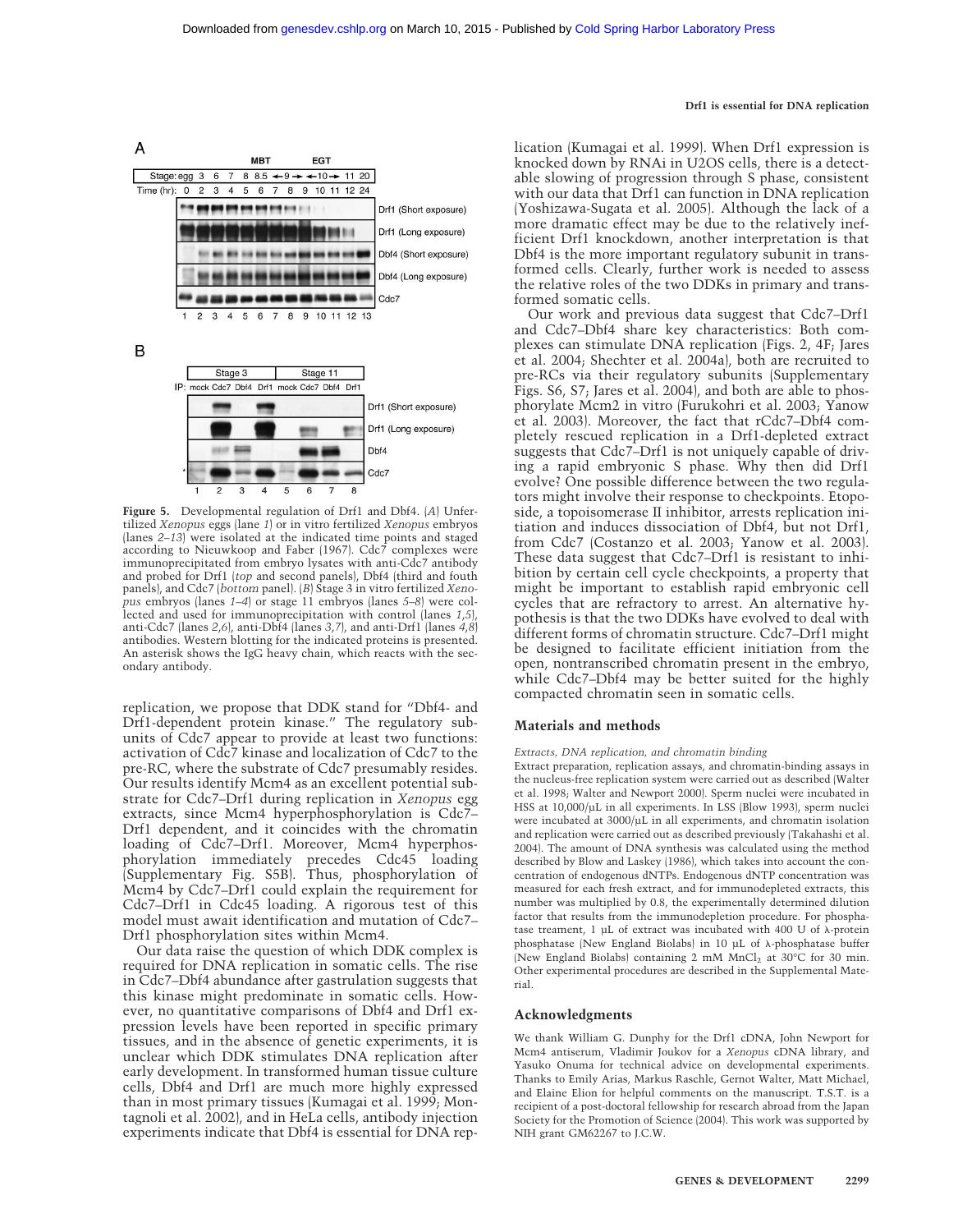## **Takahashi and Walter**

### **References**

- Bell, S.P. and Dutta, A. 2002. DNA replication in eukaryotic cells. *Annu. Rev. Biochem.* **71:** 333–374.
- Blow, J.J. 1993. Preventing re-replication of DNA in a single cell cycle: Evidence for a replication licensing factor. *J. Cell. Biol.* **122:** 993– 1002.
- Blow, J.J. and Laskey, R.A. 1986. Initiation of DNA replication in nuclei and purified DNA by a cell-free extract of *Xenopus* eggs. *Cell* **47:** 577–587.
- Brown, G.W. and Kelly, T.J. 1998. Purification of Hsk1, a minichromosome maintenance protein kinase from fission yeast. *J. Biol. Chem.* **273:** 22083–22090.
- Costanzo, V., Shechter, D., Lupardus, P.J., Cimprich, K.A., Gottesman, M., and Gautier, J. 2003. An ATR- and Cdc7-dependent DNA damage checkpoint that inhibits initiation of DNA replication. *Mol. Cell* **11:** 203–213.
- Furukohri, A., Sato, N., Masai, H., Arai, K., Sugino, A., and Waga, S. 2003. Identification and characterization of a *Xenopus* homolog of Dbf4, a regulatory subunit of the Cdc7 protein kinase required for the initiation of DNA replication. *J. Biochem. (Tokyo)* **134:** 447–457.
- Hardy, C.F., Dryga, O., Seematter, S., Pahl, P.M., and Sclafani, R.A. 1997. mcm5/cdc46-bob1 bypasses the requirement for the S phase activator Cdc7p. *Proc. Natl. Acad. Sci.* **94:** 3151–3155.
- Howe, J.A., Howell, M., Hunt, T., and Newport, J.W. 1995. Identification of a developmental timer regulating the stability of embryonic cyclin A and a new somatic A-type cyclin at gastrulation. *Genes* & *Dev.* **9:** 1164–1176.
- Jares, P. and Blow, J.J. 2000. *Xenopus* cdc7 function is dependent on licensing but not on XORC, XCdc6, or CDK activity and is required for XCdc45 loading. *Genes* & *Dev.* **14:** 1528–1540.
- Jares, P., Luciani, M.G., and Blow, J.J. 2004. A *Xenopus* Dbf4 homolog is required for Cdc7 chromatin binding and DNA replication. *BMC Mol. Biol.* **5:** 5.
- Jiang, W., McDonald, D., Hope, T.J., and Hunter, T. 1999. Mammalian Cdc7–Dbf4 protein kinase complex is essential for initiation of DNA replication. *EMBO J.* **18:** 5703–5713.
- Johnston, L.H., Masai, H., and Sugino, A. 1999. First the CDKs, now the DDKs. *Trends Cell. Biol.* **9:** 249–252.
- Kumagai, H., Sato, N., Yamada, M., Mahony, D., Seghezzi, W., Lees, E., Arai, K., and Masai, H. 1999. A novel growth- and cell cycle-regulated protein, ASK, activates human Cdc7-related kinase and is essential for G1/S transition in mammalian cells. *Mol. Cell. Biol.* **19:** 5083– 5095.
- Lee, J.K., Seo, Y.S., and Hurwitz, J. 2003. The Cdc23 (Mcm10) protein is required for the phosphorylation of minichromosome maintenance complex by the Dfp1–Hsk1 kinase. *Proc. Natl. Acad. Sci.* **100:** 2334– 2339.
- Lei, M., Kawasaki, Y., Young, M.R., Kihara, M., Sugino, A., and Tye, B.K. 1997. Mcm2 is a target of regulation by Cdc7–Dbf4 during the initiation of DNA synthesis. *Genes* & *Dev.* **11:** 3365–3374.
- Masai, H., Matsui, E., You, Z., Ishimi, Y., Tamai, K., and Arai, K. 2000. Human Cdc7-related kinase complex: In vitro phosphorylation of MCM by concerted actions of Cdks and Cdc7 and that of a criticial threonine residue of Cdc7 bY Cdks. *J. Biol. Chem.* **275:** 29042–29052.
- Montagnoli, A., Bosotti, R., Villa, F., Rialland, M., Brotherton, D., Mercurio, C., Berthelsen, J., and Santocanale, C. 2002. Drf1, a novel regulatory subunit for human Cdc7 kinase. *EMBO J.* **21:** 3171–3181.
- Newport, J. and Dasso, M. 1989. On the coupling between DNA replication and mitosis. *J. Cell. Sci. Suppl.* **12:** 149–160.
- Newport, J. and Kirschner, M. 1982a. A major developmental transition in early *Xenopus* embryos, I: Characterization and timing of cellular changes at the midblastula stage. *Cell* **30:** 675–686.
- 1982b. A major developmental transition in early *Xenopus* embryos, II: Control of the onset of transcription. *Cell* **30:** 687–696.
- Nieuwkoop, P.D. and Faber, J. 1967. *Normal table of* Xenopus laevis. North-Holland Publishing, Amsterdam, The Netherlands.
- Pacek, M. and Walter, J.C. 2004. A requirement for MCM7 and Cdc45 in chromosome unwinding during eukaryotic DNA replication. *EMBO J.* **23:** 3667–3676.
- Pereverzeva, I., Whitmire, E., Khan, B., and Coue, M. 2000. Distinct phosphoisoforms of the *Xenopus* Mcm4 protein regulate the function of the Mcm complex. *Mol. Cell. Biol.* **20:** 3667–3676.
- Sato, N., Arai, K., and Masai, H. 1997. Human and *Xenopus* cDNAs encoding budding yeast Cdc7-related kinases: In vitro phosphorylation of MCM subunits by a putative human homologue of Cdc7. *EMBO J.* **16:** 4340–4351.
- Shechter, D., Costanzo, V., and Gautier, J. 2004a. ATR and ATM regulate the timing of DNA replication origin firing. *Nat. Cell. Biol.* **6:** 648– 655.
- Shechter, D., Ying, C.Y., and Gautier, J. 2004b. DNA unwinding is an Mcm complex-dependent and ATP hydrolysis-dependent process. *J. Biol. Chem.* **279:** 45586–45593.
- Takahashi, T.S., Yiu, P., Chou, M.F., Gygi, S., and Walter, J.C. 2004. Recruitment of *Xenopus* Scc2 and cohesin to chromatin requires the pre-replication complex. *Nat. Cell. Biol.* **6:** 991–996.
- Takahashi, T.S., Wigley, D.B., and Walter, J.C. 2005. Pumps, paradoxes and ploughshares: Mechanism of the MCM2–7 DNA helicase. *Trends Biochem. Sci.* **30:** 437–444.
- Takeda, T., Ogino, K., Tatebayashi, K., Ikeda, H., Arai, K., and Masai, H. 2001. Regulation of initiation of S phase, replication checkpoint signaling, and maintenance of mitotic chromosome structures during S phase by Hsk1 kinase in the fission yeast. *Mol. Biol. Cell.* **12:** 1257– 1274.
- Walter, J.C. 2000. Evidence for sequential action of cdc7 and cdk2 protein kinases during initiation of DNA replication in *Xenopus* egg extracts. *J. Biol. Chem.* **275:** 39773–39778.
- Walter, J. and Newport, J. 2000. Initiation of eukaryotic DNA replication: Origin unwinding and sequential chromatin association of Cdc45, RPA, and DNA polymerase . *Mol. Cell* **5:** 617–627.
- Walter, J., Sun, L., and Newport, J. 1998. Regulated chromosomal DNA replication in the absence of a nucleus. *Mol. Cell* **1:** 519–529.
- Weinreich, M. and Stillman, B. 1999. Cdc7p–Dbf4p kinase binds to chromatin during S phase and is regulated by both the APC and the RAD53 checkpoint pathway. *EMBO J.* **18:** 5334–5346.
- Yanow, S.K., Gold, D.A., Yoo, H.Y., and Dunphy, W.G. 2003. *Xenopus* Drf1, a regulator of Cdc7, displays checkpoint-dependent accumulation on chromatin during an S-phase arrest. *J. Biol. Chem.* **278:** 41083–41092.
- Yoshizawa-Sugata, N., Ishii, A., Taniyama, C., Matsui, E., Arai, K.I., and Masai, H. 2005. A second human Dbf4/ASK-related protein, Drf1/ ASKL1, is required for efficient progression of S and M phases. *J. Biol. Chem.* **280:** 13062–13070.